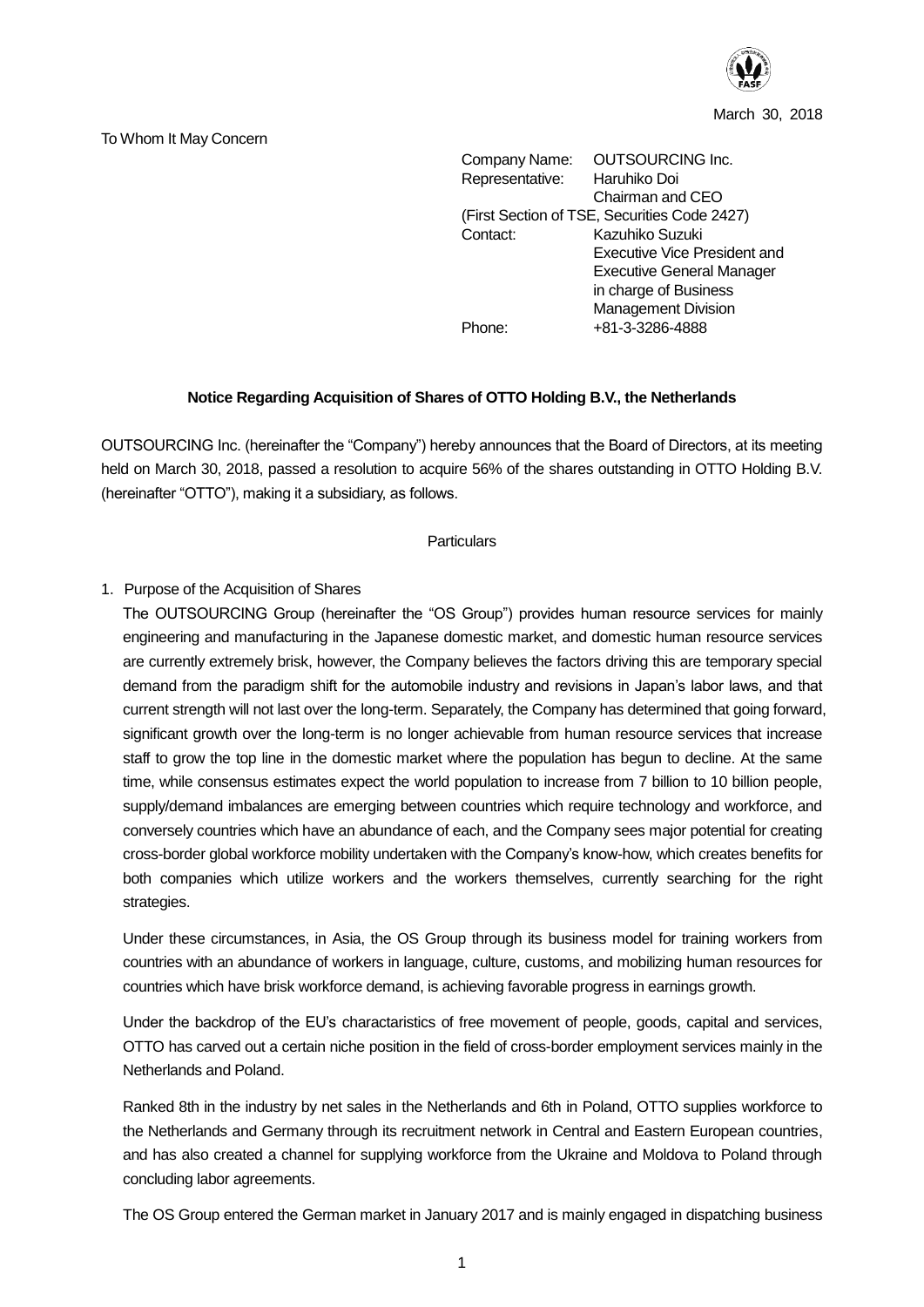of skilled workers for manufacturing. Through synergies with the OTTO Group's roughly 40 companies, the Company is establishing an human resource recruitment network in Europe, and through promoting crossborder mobility of human resources, is accelerating business expansion not only in Europe but on a global scale.

| (1)                                                                                                        | Company Name                                 | OTTO Holding B.V.                                   |                                                      |         |               |  |  |
|------------------------------------------------------------------------------------------------------------|----------------------------------------------|-----------------------------------------------------|------------------------------------------------------|---------|---------------|--|--|
| (2)                                                                                                        | <b>Head Office</b>                           | Keizersveld 51, 5803 AP, Venray, the Netherlands    |                                                      |         |               |  |  |
|                                                                                                            | Name and Title of                            |                                                     | van Gool, Franciscus Wilhelmus Antonius Titus Maria, |         |               |  |  |
| (3)                                                                                                        | Representative                               | <b>Managing Director</b>                            |                                                      |         |               |  |  |
| (4)                                                                                                        | <b>Major Business</b>                        | Holding company                                     |                                                      |         |               |  |  |
| (5)                                                                                                        | <b>Shared Capital</b>                        | EUR 90,760                                          |                                                      |         |               |  |  |
| (6)                                                                                                        | Established                                  | March 5, 1999                                       |                                                      |         |               |  |  |
| (7)                                                                                                        | Major Shareholders,<br>% owned               | STICHTING ADMINISTRATIEKANTOOR OTTO HOLDING<br>100% |                                                      |         |               |  |  |
|                                                                                                            |                                              | Capital<br>Relationship                             | None                                                 |         |               |  |  |
| (8)                                                                                                        | Relationship between<br>the Company and OTTO | Personal                                            |                                                      |         |               |  |  |
|                                                                                                            |                                              | Relationship                                        | None                                                 |         |               |  |  |
|                                                                                                            |                                              | <b>Business</b>                                     | None                                                 |         |               |  |  |
|                                                                                                            |                                              | Relationship                                        |                                                      |         |               |  |  |
| Consolidated Financial Results and Financial Status for the Past Three Fiscal Years (Unit: 000 EUR)<br>(9) |                                              |                                                     |                                                      |         |               |  |  |
| <b>Fiscal Year</b>                                                                                         |                                              | December 2015                                       | December 2016                                        |         | December 2017 |  |  |
|                                                                                                            |                                              |                                                     |                                                      |         | (unaudited)   |  |  |
|                                                                                                            | <b>Net Assets</b>                            | 6,457                                               |                                                      | 8,721   | 13,046        |  |  |
|                                                                                                            | <b>Total Assets</b>                          | 64,614                                              |                                                      | 71,673  | 82,718        |  |  |
| Net Assets Per Share                                                                                       |                                              | 3.22                                                |                                                      | 4.36    | 6.52          |  |  |
| <b>Net Sales</b>                                                                                           |                                              | 244,831                                             |                                                      | 262,027 | 281,999       |  |  |
| Operating Income                                                                                           |                                              | 4,646                                               |                                                      | 8,284   | 13,118        |  |  |
| Income Before Income Taxes                                                                                 |                                              | 3,978                                               |                                                      | 7,691   | 13,290        |  |  |
| Net Income                                                                                                 |                                              | 2,890                                               |                                                      | 6,272   | 9,898         |  |  |
|                                                                                                            | Net Income Per Share                         |                                                     | 1.44                                                 | 3.13    | 4.94          |  |  |
| <b>Dividends Per Share</b>                                                                                 |                                              |                                                     |                                                      | 2.00    | 2.75          |  |  |

# 2. Outline of a transferring subsidiary (OTTO)

# 3. Outline of major Sub-subsidiaries of OTTO

### 1) OTTO Nederland B.V.

| (1) | Company Name          | OTTO Nederland B.V.                            |                                                       |  |  |
|-----|-----------------------|------------------------------------------------|-------------------------------------------------------|--|--|
| (2) | <b>Head Office</b>    | Keizersveld 51, 5803AP Venray, the Netherlands |                                                       |  |  |
|     | Name and Title of     |                                                | OTTO Holding B.V. (a corporate entity <sup>1</sup> ), |  |  |
| (3) | Representative        |                                                | <b>Managing Director</b>                              |  |  |
| (4) | <b>Major Business</b> | Holding company                                |                                                       |  |  |
| (5) | <b>Shared Capital</b> | EUR 18,100                                     |                                                       |  |  |
| (6) | Established           | June 9, 2010                                   |                                                       |  |  |
|     | Major Shareholders,   |                                                |                                                       |  |  |
| (7) | % owned               | OTTO Holding B.V.                              | 100%                                                  |  |  |
| (8) | Relationship between  | Capital                                        | None                                                  |  |  |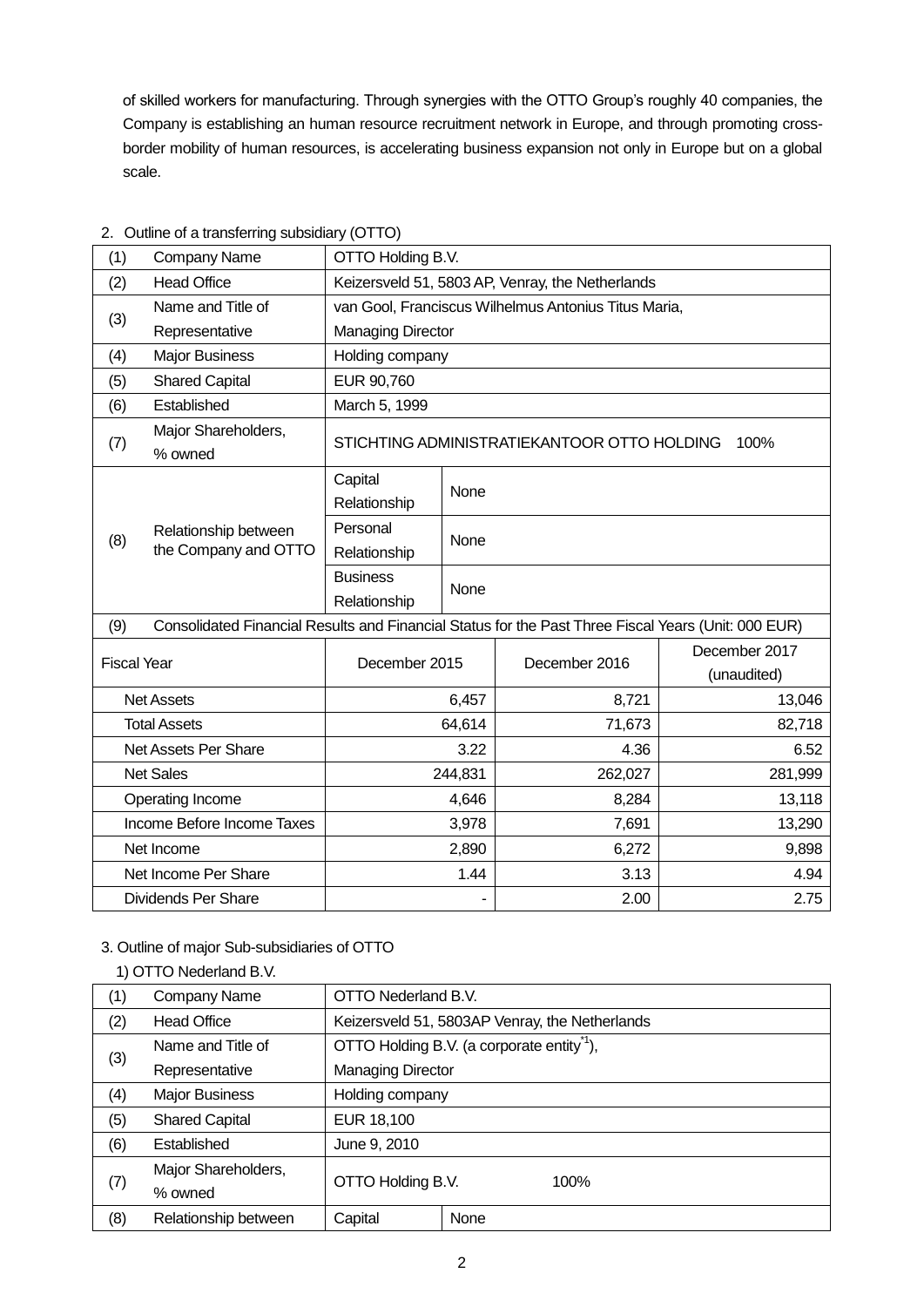| the Company and OTTO | Relationship    |      |
|----------------------|-----------------|------|
| Nederland B.V.       | Personal        | None |
|                      | Relationship    |      |
|                      | <b>Business</b> | None |
|                      | Relationship    |      |

\*1 Under laws in the Netherlands, a corporation can be appointed as director (with representative authority)

# 2) OTTO Work Force B.V.

| (1) | Company Name                            | OTTO Work Force B.V.                           |                                                         |  |  |
|-----|-----------------------------------------|------------------------------------------------|---------------------------------------------------------|--|--|
| (2) | <b>Head Office</b>                      | Keizersveld 51, 5803AP Venray, the Netherlands |                                                         |  |  |
|     | Name and Title of                       |                                                | OTTO Nederland B.V. (a corporate entity <sup>1</sup> ), |  |  |
| (3) | Representative                          |                                                | <b>Managing Director</b>                                |  |  |
| (4) | <b>Major Business</b>                   | Staffing solution                              |                                                         |  |  |
| (5) | <b>Shared Capital</b>                   | EUR 31,000                                     |                                                         |  |  |
| (6) | Established                             | November 4, 2003                               |                                                         |  |  |
|     | Major Shareholders,                     | OTTO Nederland B.V.<br>100%                    |                                                         |  |  |
| (7) | % owned                                 |                                                |                                                         |  |  |
|     | Relationship between                    | Capital                                        | None                                                    |  |  |
|     |                                         | Relationship                                   |                                                         |  |  |
|     |                                         | Personal                                       | None                                                    |  |  |
| (8) | the Company and OTTO<br>Work Force B.V. | Relationship                                   |                                                         |  |  |
|     |                                         | <b>Business</b>                                | None                                                    |  |  |
|     |                                         | Relationship                                   |                                                         |  |  |

\*1 Under laws in the Netherlands, a corporation can be appointed as director (with representative authority)

# 3) OTTO Germany B.V.

| (1) | Company Name                                                 | OTTO Germany B.V.                                     |                        |  |  |
|-----|--------------------------------------------------------------|-------------------------------------------------------|------------------------|--|--|
| (2) | <b>Head Office</b>                                           | Keizersveld 51, 5803AP Venray, the Netherlands        |                        |  |  |
|     | Name and Title of                                            | OTTO Holding B.V. (a corporate entity <sup>1</sup> ), |                        |  |  |
| (3) | Representative                                               | <b>Managing Director</b>                              |                        |  |  |
| (4) | <b>Major Business</b>                                        |                                                       | <b>Holding Company</b> |  |  |
| (5) | <b>Shared Capital</b>                                        | EUR 18,000                                            |                        |  |  |
| (6) | Established                                                  | December 8, 2009                                      |                        |  |  |
|     | Major Shareholders,                                          |                                                       |                        |  |  |
| (7) | % owned                                                      | OTTO Holding B.V.<br>100%                             |                        |  |  |
|     | Relationship between<br>the Company and OTTO<br>Germany B.V. | Capital                                               | None                   |  |  |
|     |                                                              | Relationship                                          |                        |  |  |
|     |                                                              | Personal                                              | None                   |  |  |
| (8) |                                                              | Relationship                                          |                        |  |  |
|     |                                                              | <b>Business</b>                                       | None                   |  |  |
|     |                                                              | Relationship                                          |                        |  |  |

\*1 Under laws in the Netherlands, a corporation can be appointed as director (with representative authority)

### 4) Olympia PDL Deutschland GmbH

|     | Company Name | Olympia PDL Deutschland GmbH         |
|-----|--------------|--------------------------------------|
| (2) | Head Office  | Europa-Ring 98, 47652 Weeze, Germany |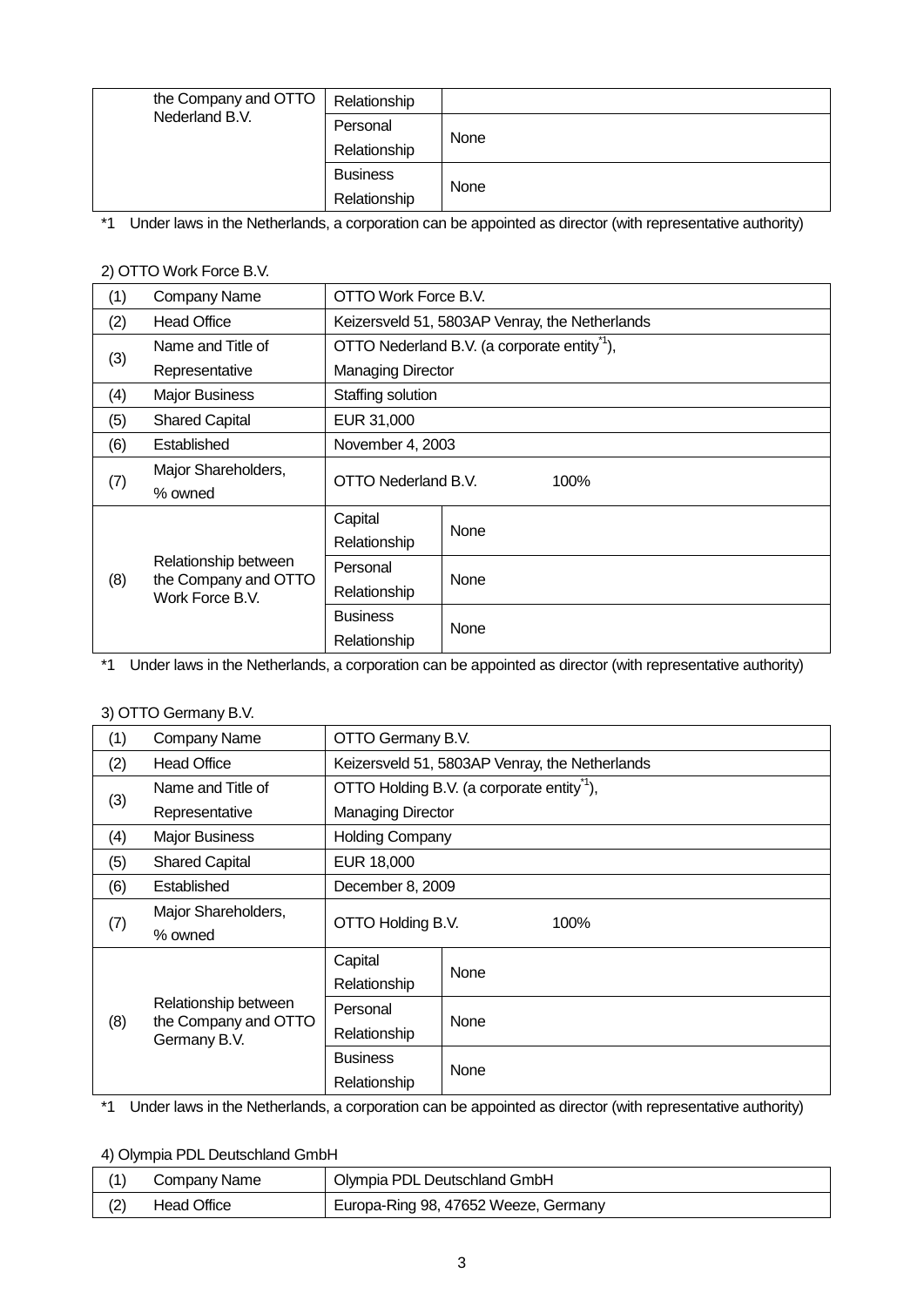|     | Name and Title of                                      |                   | van Gool, Franciscus Wilhelmus Antonius Titus Maria, |  |  |
|-----|--------------------------------------------------------|-------------------|------------------------------------------------------|--|--|
| (3) | Representative                                         |                   | <b>Managing Director</b>                             |  |  |
| (4) | <b>Major Business</b>                                  | Staffing solution |                                                      |  |  |
| (5) | <b>Shared Capital</b>                                  | EUR 26,300        |                                                      |  |  |
| (6) | Established                                            |                   | December 16, 1987                                    |  |  |
|     | Major Shareholders,                                    |                   |                                                      |  |  |
| (7) | % owned                                                |                   | OTTO Germany B.V.<br>100%                            |  |  |
|     | Relationship between<br>the Company and<br>Olympia PDL | Capital           | None                                                 |  |  |
|     |                                                        | Relationship      |                                                      |  |  |
|     |                                                        | Personal          |                                                      |  |  |
| (8) |                                                        | Relationship      | None                                                 |  |  |
|     | Deutschland GmbH                                       | <b>Business</b>   |                                                      |  |  |
|     |                                                        | Relationship      | None                                                 |  |  |

# 5) OTTO Work Force Polska Sp. Z o.o.

| (1) | Company Name                                 | OTTO Work Force Polska Sp. Z o.o.                           |                                                    |  |  |  |
|-----|----------------------------------------------|-------------------------------------------------------------|----------------------------------------------------|--|--|--|
| (2) | <b>Head Office</b>                           |                                                             | Ul. Szwedzka 5, 55-040 Bielany Wroclawskie, Poland |  |  |  |
|     | Name and Title of                            | van Gool, Franciscus Wilhelmus Antonius Titus Maria,        |                                                    |  |  |  |
| (3) | Representative                               | <b>Managing Director</b>                                    |                                                    |  |  |  |
| (4) | <b>Major Business</b>                        | Staffing solution                                           |                                                    |  |  |  |
| (5) | <b>Shared Capital</b>                        | PLN 825,000 (EUR 195,270)                                   |                                                    |  |  |  |
| (6) | Established                                  | February 15, 2006                                           |                                                    |  |  |  |
|     | Major Shareholders,                          | OTTO Holding B.V.<br>99.6%                                  |                                                    |  |  |  |
| (7) | % owned                                      | van Gool, Franciscus Wilhelmus Antonius Titus Maria<br>0.4% |                                                    |  |  |  |
|     |                                              | Capital                                                     | None                                               |  |  |  |
|     | Relationship between<br>the Company and OTTO | Relationship                                                |                                                    |  |  |  |
|     |                                              | Personal                                                    | None                                               |  |  |  |
| (8) | Work Force Polska Sp. Z                      | Relationship                                                |                                                    |  |  |  |
|     | O.O.                                         | <b>Business</b>                                             | None                                               |  |  |  |
|     |                                              | Relationship                                                |                                                    |  |  |  |

# 6) OTTO Work Force Solutions Sp. Z o.o.

| (1) | Company Name                                                                | OTTO Work Force Solutions Sp. Z o.o.               |                                                      |  |  |
|-----|-----------------------------------------------------------------------------|----------------------------------------------------|------------------------------------------------------|--|--|
| (2) | <b>Head Office</b>                                                          | Ul. Szwedzka 5, 55-040 Bielany Wroclawskie, Poland |                                                      |  |  |
|     | Name and Title of                                                           |                                                    | van Gool, Franciscus Wilhelmus Antonius Titus Maria, |  |  |
| (3) | Representative                                                              | <b>Managing Director</b>                           |                                                      |  |  |
| (4) | <b>Major Business</b>                                                       | Staffing solution                                  |                                                      |  |  |
| (5) | <b>Shared Capital</b>                                                       | PLN 1,955,000 (EUR 462,732)                        |                                                      |  |  |
| (6) | Established                                                                 | November 9, 2001                                   |                                                      |  |  |
|     | Major Shareholders,                                                         | OTTO Work Force Polska Sp. Z o.o.                  |                                                      |  |  |
| (7) | % owned                                                                     |                                                    | 100%                                                 |  |  |
|     |                                                                             | Capital                                            | None                                                 |  |  |
|     | Relationship between<br>the Company and OTTO<br><b>Work Force Solutions</b> | Relationship                                       |                                                      |  |  |
| (8) |                                                                             | Personal                                           | None                                                 |  |  |
|     | Sp. Z 0.0.                                                                  | Relationship                                       |                                                      |  |  |
|     |                                                                             | <b>Business</b>                                    | None                                                 |  |  |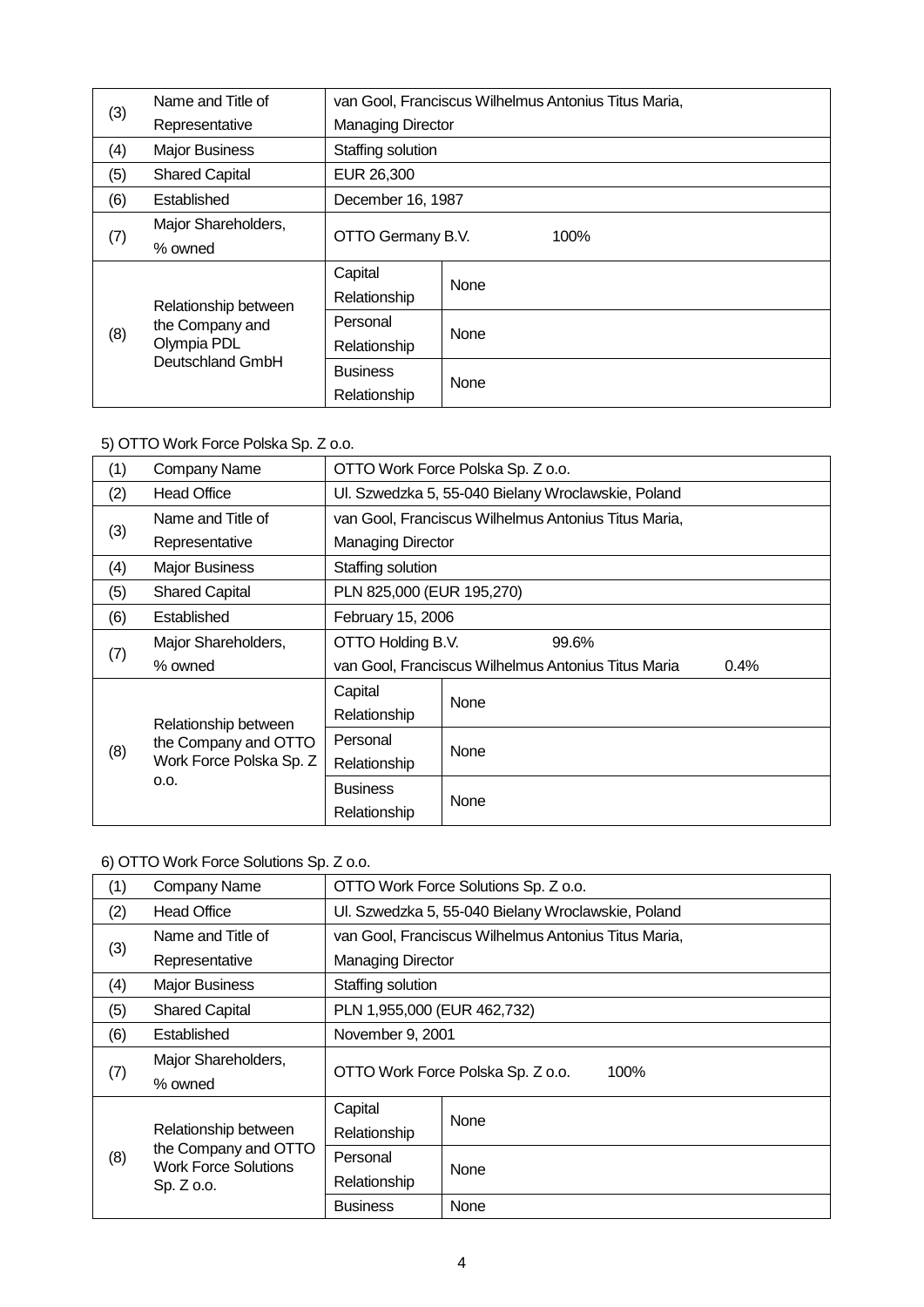| .<br>∟וווכי |
|-------------|
|-------------|

4.Outline of a seller of the shares

| (1)  | <b>Company Name</b>         | STICHTING ADMINISTRATIEKANTOOR OTTO HOLDING          |                                      |      |  |
|------|-----------------------------|------------------------------------------------------|--------------------------------------|------|--|
| (2)  | <b>Head Office</b>          | Keizersveld 51, 5803 AP, Venray, the Netherlands     |                                      |      |  |
|      | Name and Title of           | van Gool, Franciscus Wilhelmus Antonius Titus Maria, |                                      |      |  |
| (3)  | Representative              | <b>Managing Director</b>                             |                                      |      |  |
| (4)  | <b>Major Business</b>       |                                                      | Holding company of OTTO Holding B.V. |      |  |
| (5)  | <b>Shared Capital</b>       |                                                      | Not applicable under the Dutch law   |      |  |
| (6)  | Established                 |                                                      | December 31, 2004                    |      |  |
| (7)  | <b>Net Assets</b>           | Not applicable under the Dutch law                   |                                      |      |  |
| (8)  | <b>Total Assets</b>         | Not applicable under the Dutch law                   |                                      |      |  |
|      | Major Shareholders,         | F. van Gool Beheer B.V.<br>95.0%                     |                                      |      |  |
| (9)  | % owned                     | Erbave B.V.                                          |                                      | 5.0% |  |
|      |                             | Capital                                              | None                                 |      |  |
|      |                             | Relationship                                         |                                      |      |  |
|      | Relationship between the    | Personal                                             | None                                 |      |  |
| (10) | Company and STICHTING       | Relationship                                         |                                      |      |  |
|      | <b>ADMINISTRATIEKANTOOR</b> | <b>Business</b>                                      | None                                 |      |  |
|      | OTTO HOLDING                | Relationship                                         |                                      |      |  |
|      |                             | <b>Related Party</b>                                 |                                      |      |  |
|      |                             | Relationship                                         | None                                 |      |  |

# 5. Number of Shares to be Acquired, Acquisition Price and Ownership Before and After the Acquisition

| (1) | Number of Shares<br>Owned Before<br>Acquisition | OTTO Holding B.V.<br>(Ratio of voting right owned | 0<br>$0\%)$ |                    |
|-----|-------------------------------------------------|---------------------------------------------------|-------------|--------------------|
|     | Number of Shares to be                          | OTTO Holding B.V.                                 | 1,120       |                    |
| (2) | acquired                                        | (Ratio of voting right owned                      | 56.0%)      |                    |
|     | <b>Acquisition Price</b>                        | Acquisition Price (estimated amount)              |             | JPY 8,866 million  |
|     |                                                 |                                                   |             | (EUR 66.4 million) |
|     |                                                 |                                                   |             | JPY 300 million    |
| (3) |                                                 | Advisory fee and others (estimated amount)        |             | (EUR 2.2 million)  |
|     |                                                 |                                                   |             | JPY 9,166 million  |
|     |                                                 | <b>TOTAL</b> (estimated amount)                   |             | (EUR 68.7 million) |
|     | Number of Shares                                | OTTO Holding B.V.                                 | 1,120       |                    |
| (4) | <b>Owned After Acquisition</b>                  | (Ratio of voting right owned                      | 56.0%)      |                    |

Note: Conversion rate is EUR 1 = JPY 133.46 (Feburuary 2018 average TTM applied)

# 6. Schedule

| (1) | Date of Board of       | March 30, 2018          |
|-----|------------------------|-------------------------|
|     | Directors Resolution   |                         |
| (2) | Date of Agreement      | March 30, 2018          |
| (3) | Date of Share transfer | May 2, 2018 (scheduled) |

Note: This transaction is estimated to be executed by May 2, 2018 whereas it is subjected to the completion of Antitrust fillings in Germany and other countries which is needed.